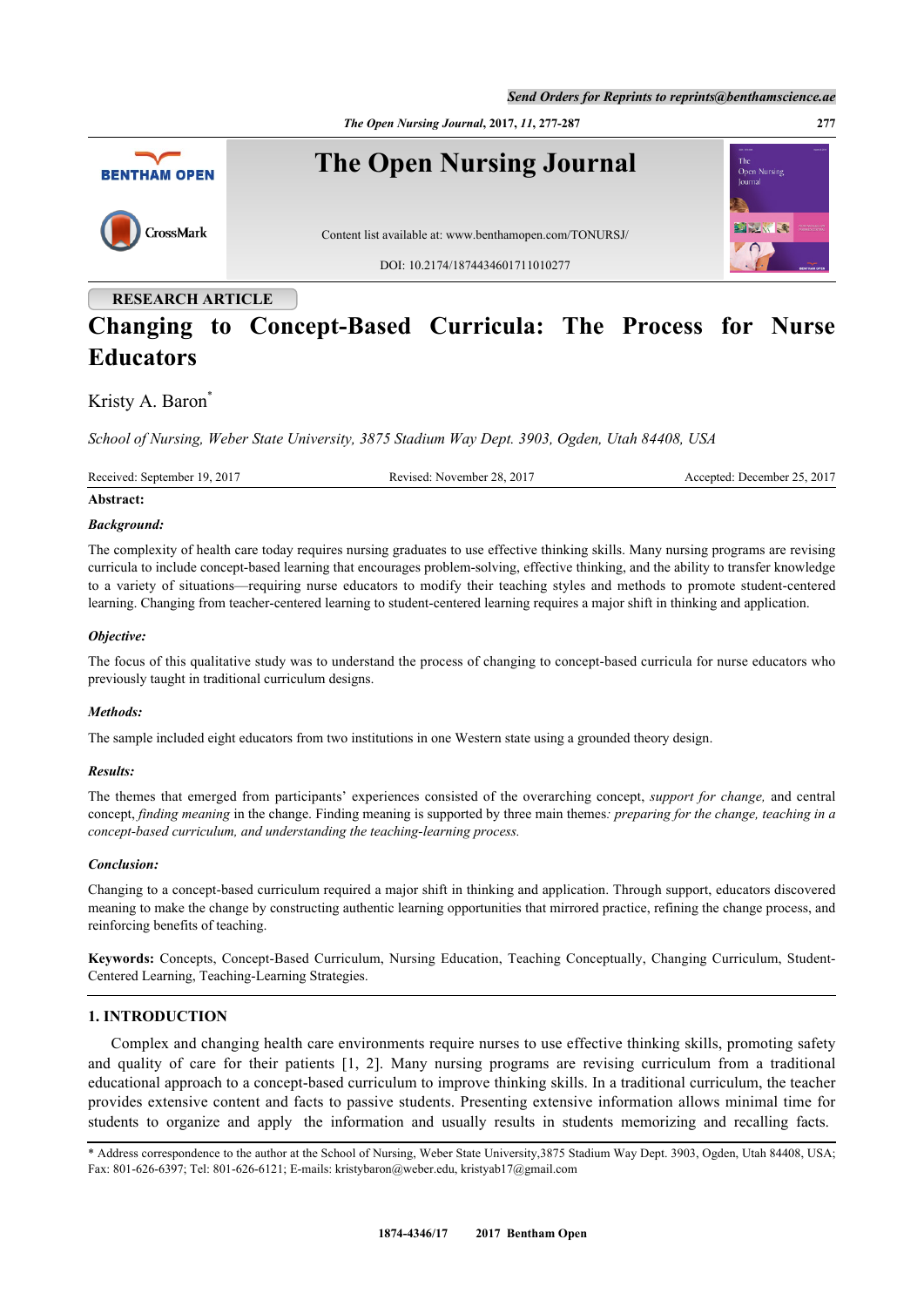Conversely, the concept-based curriculum provides selective information for students to organize, apply, and store in their long-term memories for retrieval to new situations [[2\]](#page-9-1).

A concept-based design consists of concepts and exemplars or examples [[3\]](#page-9-2). "A concept is an organizing principle, or a classification of information" [\[4](#page-9-3)]. Faculty choose concepts that reflect nursing practice and organize the concepts in domains such as biophysical, psychosocial, health care systems, and professional practice [\[5](#page-9-4)]. An example of a concept in the biophysical domain is perfusion and is defined as "the flow of blood through arteries and capillaries delivering nutrients and oxygen to cells and removing cellular waste products" [[4](#page-9-3)]. After selection of the concept, faculty choose exemplars or examples to help students understand the concept[[2](#page-9-1), [5\]](#page-9-4). The exemplars reflect essential clinical knowledge related to the concept. For instance, potential exemplars for the perfusion concept include heart failure, stroke, and shock. Exemplars provide the way for students to gain a deep understanding of the concept. In-depth understanding of the concept and exemplar support the ability for students to transfer understanding to new situations [\[2](#page-9-1), [4\]](#page-9-3). Conceptual learning requires the student to link facts and exemplars to concepts through an active process such as completing case studies, questions, or problem-solving activities—encouraging students to practice thinking [[2](#page-9-1), [5\]](#page-9-4). Practice thinking in the classroom evolves from a teacher-centered learning to a student-centered learning environment, focusing on clinical practice. However, the development of a concept-based curriculum does not change the teaching practices of faculty and ways students learn. Subsequently, faculty need to learn ways to present concepts and exemplars in classroom activities that require problem-solving, and students need to understand how to connect facts and concepts with exemplars for in-depth understanding [\[6](#page-9-5)]. However, faculty may voice concerns about the change, such as revising curriculum requires time in their already busy schedules, not recognizing the benefits of implementing a concept-based curriculum, and feeling unprepared in designing curricular and instructional designs. Minimal information exists concerning faculty concerns and potential barriers to implementing a concept-based curriculum [[5](#page-9-4), [7\]](#page-9-6). Therefore, the following research study explores the perceptions of nurse educators who experienced the process of changing to concept-based curricula, including their insights of teaching practices and their views of the teachinglearning method [[8\]](#page-9-7).

#### **1.1. Understanding the Level Of Thinking for Future Nurses**

For over a decade, nursing education has struggled to meet workforce expectations; subsequently, calls for curriculum reform have been issued [[9](#page-9-8) - [12](#page-9-9)]. Responding to calls for reform has resulted in many educators revising their curriculum from traditional designs to concept-based curricula, as one method to lessen the gap between practice and education [\[13](#page-9-10), [14\]](#page-9-11). Traditional curricula is defined as teacher-centered learning and focuses on memorizing facts and information, transferring large amounts of information to passive students, and limiting time to problem-solve in the classroom. Comparatively, concept-based curricula is described as learner-centered and focuses on understanding concepts using exemplars, facilitating active learning by requiring students to apply concepts in clinical contexts, and allowing students to transfer concepts in unfamiliar contexts: To practice thinking [[15](#page-9-12) - [17](#page-10-0)]. Two landmark reports support the processes of a concept-based curriculum.

The report, *The Future of Nursing: Leading Change, Advancing Health*, recommended that nursing education transform from current teaching methods rather than adding more information into a saturated curriculum. In addition, nursing education was to focus on teaching fundamental concepts at different levels of learning in various contexts rather than using the traditional method of rote memorization [\[10](#page-9-13)].

The second report supports the current transformation of nursing education to meet the demands of health care, *Educating Nurses: A Call for Radical Transformation* [\[18](#page-10-1)]. Due to the findings of the study, four essential changes were suggested to help nursing programs reduce the gap between practice and education: first, focus on concrete concepts in context and thinking that can be applied to practice; second, extend practice to the classroom; third, expand critical thinking to include multiple ways to think; and fourth, include intentional methods to internalize ways to develop professionally in nursing.

Because teaching in the classroom traditionally consists of transmitting large amounts of information to passive students with minimal time to problem-solve, the practice of thinking in the classroom is limited. Nurse educators are looking for ways to promote thinking in the classroom while using problem-solving skills; consequently, many nursing programs are changing to a concept-based curriculum [[14\]](#page-9-11). The processes of changing to a concept-based curriculum include designing conceptual curricular structures, teaching conceptually, and evaluating teaching–learning methods through a conceptual lens [\[6](#page-9-5)].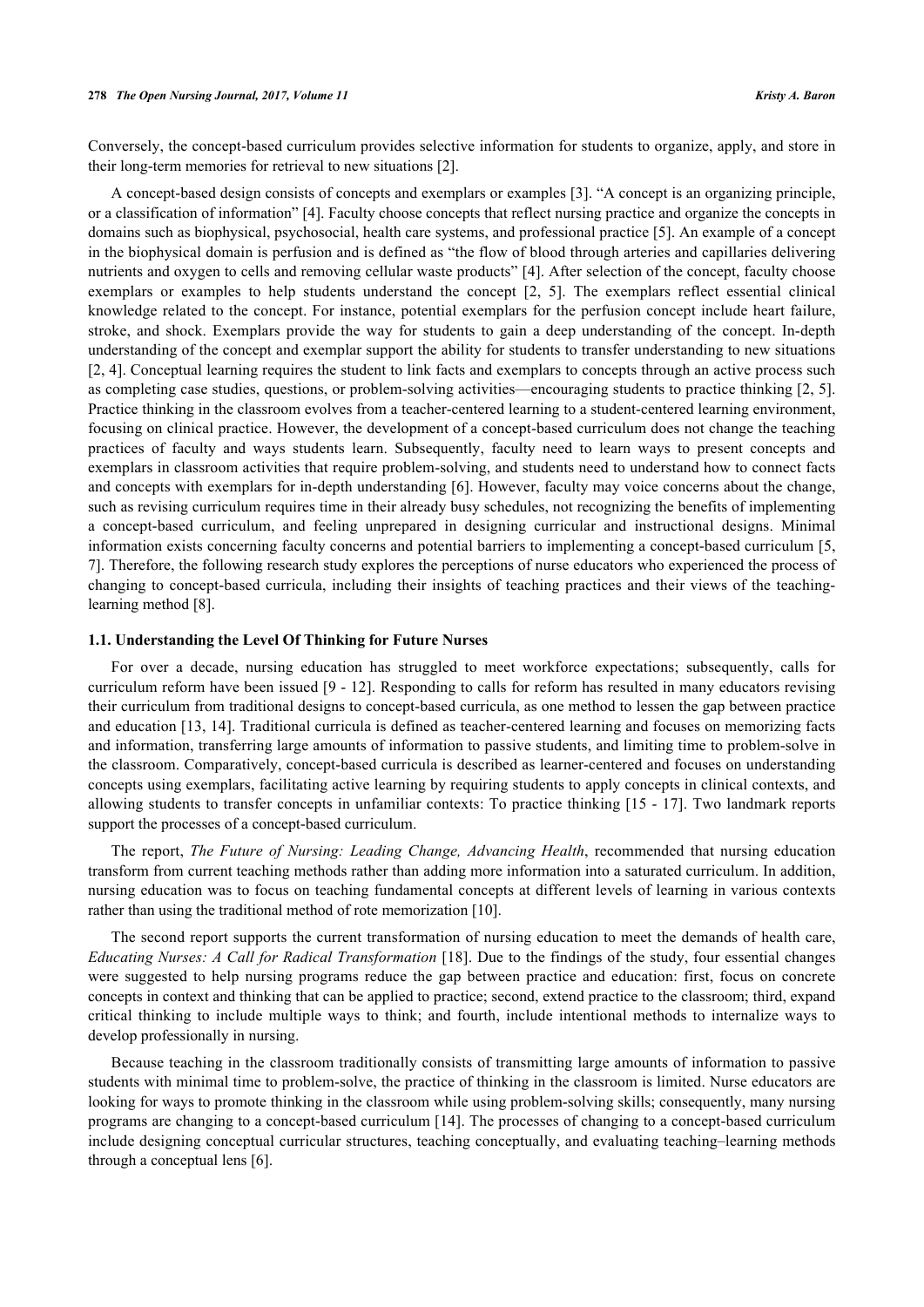### **1.2. Designing Conceptual Curricular Structures**

Managing large amounts of available information continues to be an issue. One way to do so is by using concepts. A concept, or set of concepts, organizes information; therefore, it is easier to understand and remember information compared to a list of facts[[3\]](#page-9-2). Exemplars are used to provide specific contexts for a concept, helping students understand the concept more thoroughly [\[2](#page-9-1)]. The type of exemplar used can increase the level of learning. For instance, the exemplars, adult respiratory distress syndrome and pneumonia, can be used for the gas exchange concept [[3\]](#page-9-2). However, caring for the patient with adult respiratory distress syndrome will require a higher level of knowledge and skill compared to caring for a patient with an uncomplicated pneumonia.

#### **1.3. Teaching Conceptually**

The concept-based teaching approach employed in concept-based curricula has existed for more than 50 years and focused on the development of complex thinking. Initially, this method was developed by Hilda Taba and was popular during the 1960s and early 1970s in the United States. This corresponded to the implementation of the *open classroom* in kindergarten  $(K)$  to  $8<sup>th</sup>$  grades, which reflected team teaching, creativity, and less structured curricula. However, an educational movement in the mid-1970s changed the dynamics of the open classroom. The purpose of this later movement was to promote evaluation of students more accurately using objective tests. These tests focused on segments of information and skills but were incapable of measuring complex thinking skills. The focus of teaching and learning changed, yet again, to meet the criteria of objective tests, and the concept-based method with the emphasis on teaching thinking waned, but the method has resurfaced in nursing programs and in other disciplines today [[16,](#page-10-2) [19\]](#page-10-3).

Erickson's work instrumentally demonstrated the benefits of a concept-based curriculum and instruction for the  $21<sup>st</sup>$ century. Her work was based on the findings of Hilda Taba. Erickson described the task of developing curricula and teaching students to think. She stated, "Designing curricula to develop thinking is hard work; teaching students to think is even harder work" [\[16](#page-10-2)].

Similar to pilots, the profession of nursing requires learning knowledge and skills. Benner's model of skill acquisition and application of knowledge in nursing, Novice to Expert, is based on the Dreyfus Model of Skill Acquisition that was developed through studying different types of groups, such as chess players and Air Force pilots [\[20](#page-10-4), [21](#page-10-5)]. This method was based on performances in situations and learning through experiences. The acquisition of skills and the application of knowledge require the practice of thinking in the context of specific situations. Students need a practice environment to support their practice of thinking and performing skills: Active learning activities in the classroom. Active learning activities that are student-centered need to reflect real life experiences happening in health care today. Benner *et al*. instructed nurse educators to extent practice to the classroom, preparing students for the health care workforce [[18](#page-10-1)]. Extending the practice environment to the classroom is key. This action can be accomplished through implementing concepts and exemplars in case studies, problem-solving activities, and simulations [[2](#page-9-1), [18](#page-10-1)]. The purpose for active learning activities is to bring the students as close to the real experience as possible in the classroom, which takes time and creativity. Because active learning in the classroom takes time, students need to be prepared before class to practice thinking in the classroom. One way to support student preparation for active learning in the classroom is through *flipping the classroom* [[22\]](#page-10-6).

The viewpoint supporting the method of flipping the classroom means students come to class prepared and ready to practice thinking. The preparation may include PowerPoints with voice, video lectures, readings, and quizzes. When students are prepared for class, they are ready to apply concepts and exemplars into real life situations reflective of current practice in health care. The classroom environment becomes interactive with the educator facilitating learning [\[22](#page-10-6)].

#### **1.4. Evaluating the Teaching–Learning Methods Through a Conceptual Lens**

Nearly twenty years ago, higher education began to shift from an *instruction paradigm* to a *learning paradigm*. The reason for this shift was that educators recognized that the goal or outcome of higher education should be to produce learning, not provide instruction. The end (learning) should guide the means or the way to get there, not the other way around, with the means (teaching) guiding the end. During this time, most of the focus was on the instruction paradigm, and a shift was slowly moving towards a learning paradigm [\[15](#page-9-12)].

The instruction paradigm focuses on teaching compared to the learning paradigm, which is about fostering learning. In the instruction paradigm, emphasis is placed on delivering knowledge to passive learners who recall information for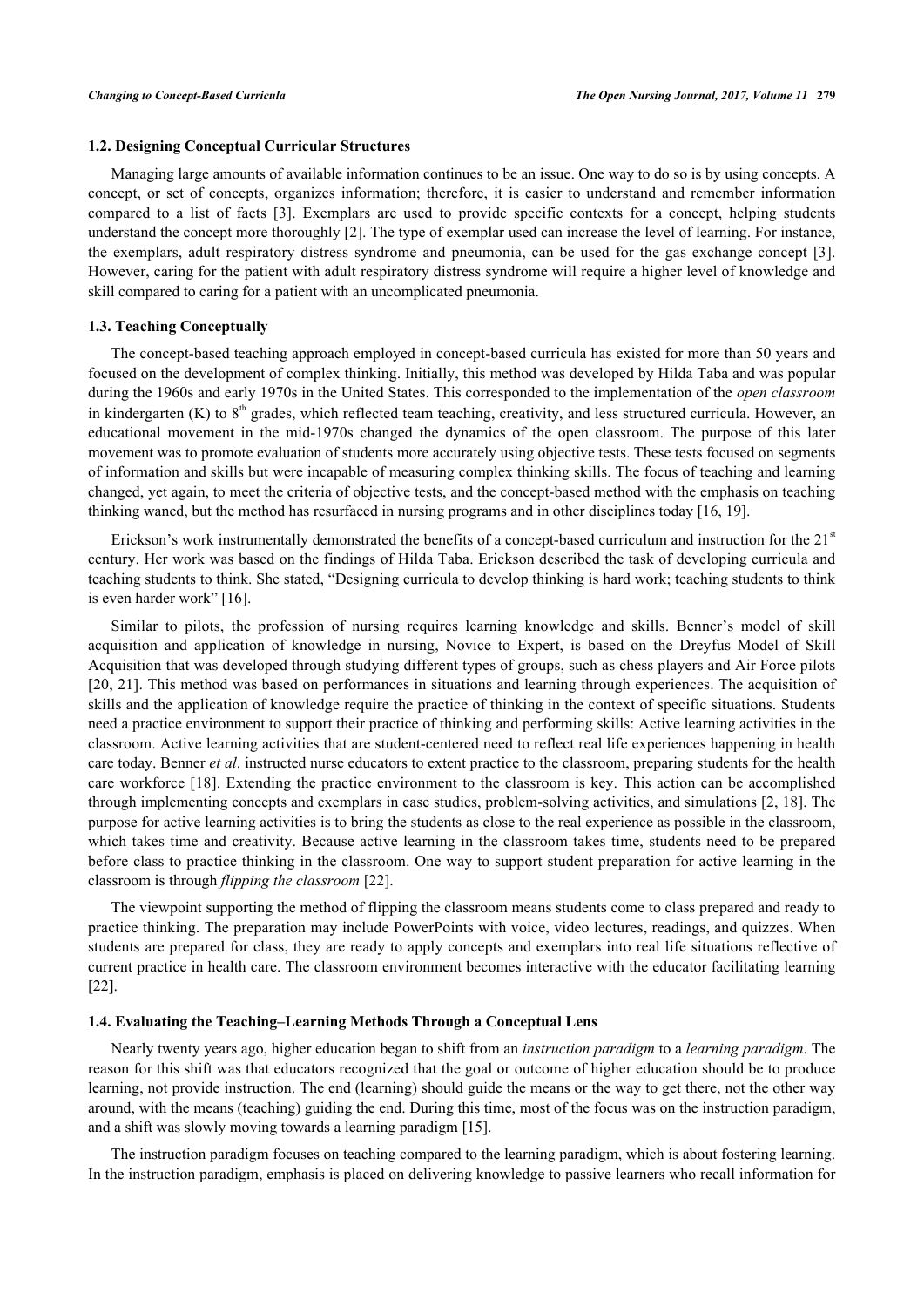a test: The teacher controls the learning. An example of the instruction paradigm is typically described as a lecture format and defines the teacher's job as covering information. This type of teaching is expected to meet the needs of all learners [\[15](#page-9-12)].

In contrast, the learning paradigm involves students discovering and constructing knowledge, which requires active thinking. Constructing knowledge consists of creating frameworks of concepts and skills that can be applied in different situations. This prepares students with a solid foundation to understand and act and to be able to solve problems in various contexts. Activities are learner-centered and address the idea that students learn in various ways and at different rates. Moreover, the learning paradigm supports any learning method that is successful in meeting outcomes [[23](#page-10-7), [24\]](#page-10-8). The teacher is the designer of learning and learning methods are continuously restructured to foster learning. The learning paradigm supports collaborative learning with the teacher described as a coach or facilitator of student learning and focuses on education for understanding and learning in context [[15](#page-9-12), [24](#page-10-8), [25](#page-10-9)]. Both the educator and student take responsibility for the students to learn and achieve learning outcomes [\[2](#page-9-1), [15](#page-9-12)]. Learning is about change and taking responsibility and consists of taking action by changing behavior in order to meet outcomes [\[25](#page-10-9)].

According to Barr and Tagg [[15](#page-9-12)], it will take decades before teachers fully apply the learning paradigm and the gradual process will require experimentation for ultimate success. However, trying to apply a part of the learning paradigm to the instruction paradigm is ineffective. In order for the students to become proficient in thinking, they need opportunities to think. Changing to the learning paradigm will require action, hard work on the part of the teacher [[15\]](#page-9-12). Concept-based curriculum and teaching conceptually support the learning paradigm.

Because there is limited time in the classroom, students become responsible for their learning. Concepts and exemplars can be used to organize students' learning, helping them transfer learning to other situations: A life-long skill necessary to learn class curriculum and to succeed in their workplace when new problems are encountered [\[4](#page-9-3), [24](#page-10-8), [25](#page-10-9)].

The purpose of this qualitative study was to explore the processes of eight nurse educators changing from a traditional curriculum to concept-based. The study included three specific aims: analyze nurse educators' perceptions and behaviors related to changing from traditional to concept-based curricula; explore the teaching practices of nurse educators who have changed to a concept-based curriculum; and examine how nurse educators perceived the teachinglearning process in concept-based curricula [[2\]](#page-9-1).

# **2. METHODS**

# **2.1. Participants and Setting**

The study used a purposive sample of eight nurse educators who had recently transitioned from traditional to concept-based curricula. Inclusion criteria for the participants coincided with the National League for Nursing (NLN) eligibility requirements for the Certified Nurse Educator Exam [\[26\]](#page-10-10). Other criteria for participants included the following: experienced teaching in a concept-based curriculum for a minimum of two consecutive semesters, employed full time in a higher education institution, and reflected current assignment of teaching face-to-face and/or online classes. The researcher identified nursing programs that adopted the concept-based curriculum through textbook vendors. After programs were identified, the researcher approached and invited an educator at each university to participate in the study. The educator at each university then recommended other colleagues who met criteria and showed interest in participating in the study. All the interviews were conducted at the participants' institutions of employment.

Educators from two types of nursing programs were selected from two universities: registered nurse to baccalaureate and prelicensure baccalaureate. Although the programs' curricula differed, the focus of the grounded study examined the process for nurse educators changing from a traditional curricular design to concept-based curriculum.

#### **2.2. Ethical Considerations**

Approval from Institutional Review Boards from two universities in one Western state was granted. Written informed consent was provided for participants. To ensure subject protection, names were changed to conceal participants' identities, and participants were guaranteed that their names would remain confidential in any data from the study. In addition, participants had the right to withdraw from the study at any time. Furthermore, data from participants remain in the researcher's locked safe.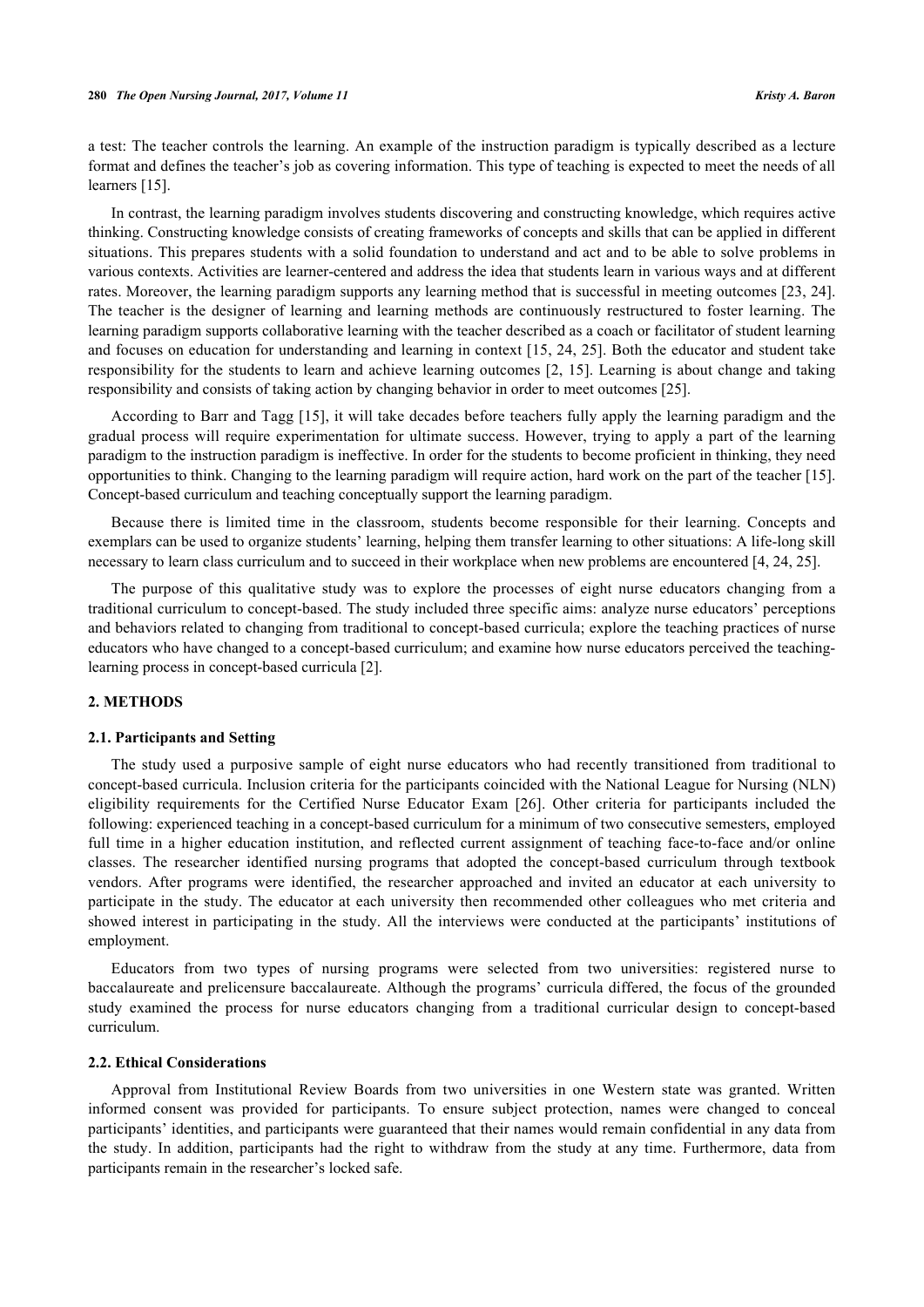### **2.3. Data Collection and Analysis**

The data was collected and analyzed by one researcher. The researcher conducted semi-structured interviews with key questions and question prompts. Questions were open-ended and constructed in a way to allow the participants to choose their direction for a response. Length of interview included 60 to 90 minutes per interview. The researcher used a digital device to record each interview, and interviews were transcribed by professional transcriptionists. Interviews generated 130 pages of information; subsequently, the software program, NVivo 10®, was used to help manage and analyze data.

Limited nursing literature exists regarding the processes of implementing a concept-based curriculum; therefore, grounded theory was used in the study, reflecting Charmaz's methods [[5](#page-9-4), [27\]](#page-10-11). The methods used finding the action in each segment or line. Finding action line by line was a process that helped to focus on analysis and prevent concepts and theories from emerging too soon and risking errors. During this initial phase, gaps were identified; therefore, this phase provided direction to obtain future information. The aim was for the codes to fit the data, not for the data to fit the codes. While coding data, it was necessary to constantly compare the data as each new interview was analyzed [\[27\]](#page-10-11). This method was inductive using the process of constant comparative methods, and with current data determining what additional data was sought. The second phase of coding, focused coding, identified the most significant and frequent codes and provided criteria to review the data. The purpose of this process was to evaluate the strength of these codes in order to categorize the data. Frequent and significant codes were categorized and identified. Codes with similar meaning were merged. The goal of focused coding or the second cycle of coding was to develop thematic organization [\[27](#page-10-11)]. The third phase, axial coding, organized previous codes and categorized information into subthemes and experiences, with the subthemes being supported by the experiences. While completing focused coding in the NVivo 10® program, subthemes and experiences emerged along with links that represented a type of axial coding [[27\]](#page-10-11). The fourth phase, theoretical coding, illuminated relationships among the subthemes. Theoretical codes identified possible relationships among the subthemes; therefore, themes emerged into a theoretical direction [\[27\]](#page-10-11). The NVivo 10® program allowed a visual representation of the coding words and displayed the associations with each code and the number of times the code was referenced. Memos were used by the researcher to record reflective thoughts [[27\]](#page-10-11). Data represented faculty experiences, as a whole. Selection of participants along with gathering of data continued until no new information emerged or saturation of the data was reached [[27\]](#page-10-11).

#### **2.4. Standards of Rigor for the Study**

Standards of rigor for this qualitative study included credibility, transferability, dependability, and confirmability. *Credibility* was supported by having participants examine their transcriptions, which allowed for opportunities of clarifications. Furthermore, experts in grounded qualitative research compared data with themes and agreed with findings. *Transferability* was supported through details of the settings and characteristics of the sample. *Dependability* was demonstrated by findings being consistent with data and confirmed through an audit trail. Techniques used to establish *confirmability* included audit trail, triangulation, and reflexivity [\[28](#page-10-12), [29](#page-10-13)].

#### **3. RESULTS**

Eight participants selected shared experiences that formed the data: interviews, documents of lesson plans, and demographic questionnaires. Demographics showed participants' age ranges include 31 to 62 years with a mean age of 48.3  $\pm$ 11.75 years, practice as a clinical nurse spanned 20  $\pm$  10.68 years, and teaching as an educator averaged 12.38  $\pm$ 6.44 years. All participants were female—seven Euro-American and one Dominican. The education of participants included four master's degrees in nursing—two currently enrolled in doctoral programs, two doctorate degrees, one nurse practitioner enrolled in a doctor of nursing practice (DNP) program, and one DNP degree [\[8](#page-9-7)].

For both programs, implementing a concept-based curriculum was not a gradual process. One program had revised all of their courses from a traditional to a conceptual curricular design over a two-year period; whereby, the other program revised their courses over a one-year period. Prior to the study, one nursing program had implemented their concept-based curriculum for two semesters compared to the other program that had implemented the curriculum for approximately eight semesters. Participants who taught the concept-based program longer shared more information about evaluative planning; therefore, these participants were represented to a greater degree when discussing evaluation.

From the participants' experiences, 18 subthemes emerged and were organized into three themes corresponding to the aims of the study: Preparing for the Change (5 subthemes), Teaching in a Concept-Based Curriculum (7 subthemes), and Understanding the Teaching-Learning Process (6 subthemes). These themes were supported by participants'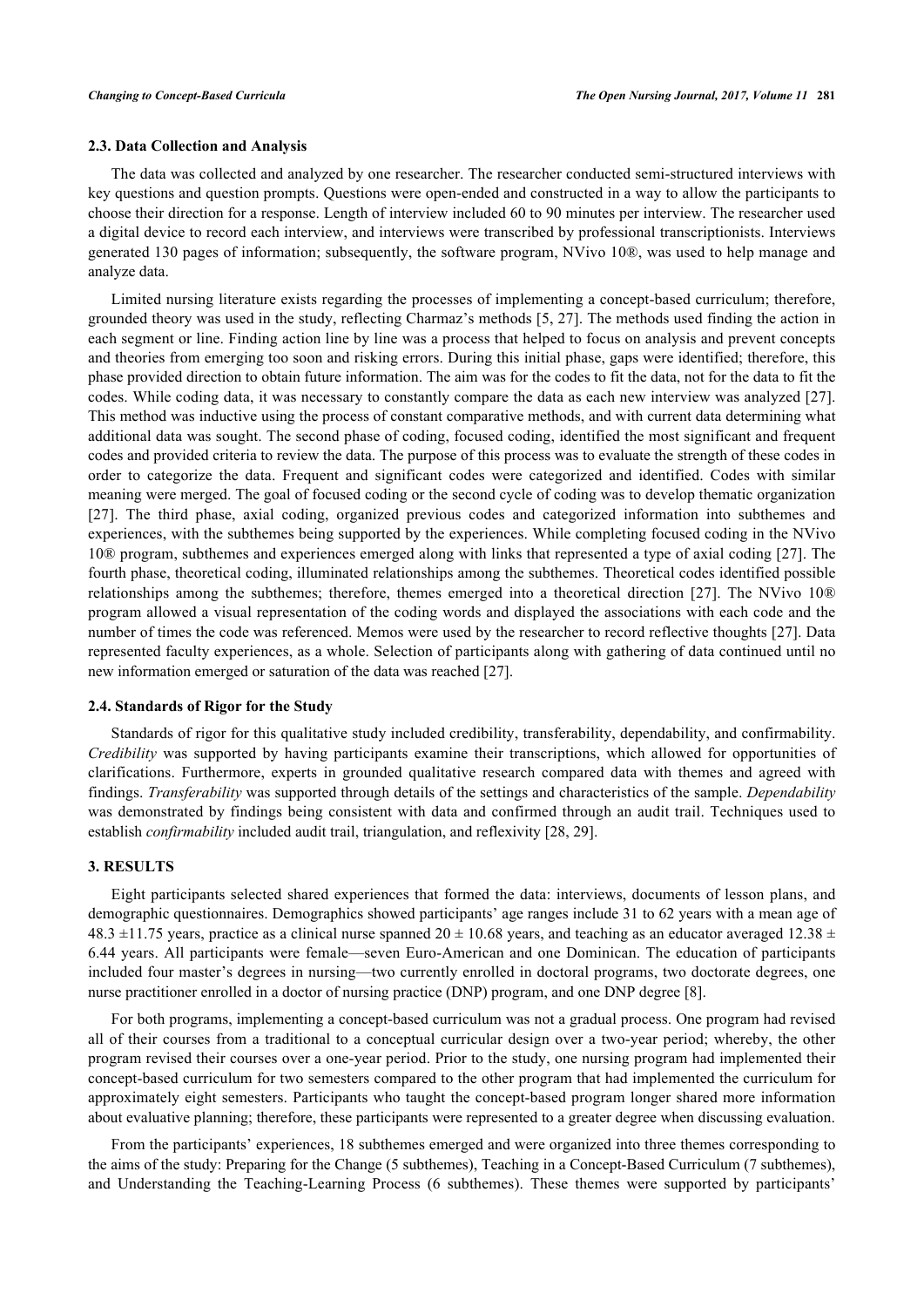experiences. Participants indicated through their experiences ways they changed to implement a concept-based curriculum. An overarching concept includes *support for change*. Support is required to effectively find meaning or understand the processes of a concept-based curriculum, and support was needed to prepare for the change, teach in a concept-based curriculum, and understand the teaching-learning process. Through support, participants were able to understand or to *find meaning* and construct learning to reflect student-centered approaches, foster authenticity by offering real experiences in class, refine change through evaluative methods, and reinforce benefits of teaching.

### **3.1. Preparing for the Change**

The theme, *Preparing for the Change*, consisted of five subthemes: driving factors for change, planning the change, changing our thinking, supporting the change, and recognizing challenges. The first subtheme, driving factors for change, included meeting the needs of the nursing program by updating the curriculum and solving content overload. Julie explained, "Well, we knew that it [the curriculum] needed [to be] updated. . . . We knew that was going to be a major overhaul and it was going to be a huge learning curve for the faculty, but nevertheless, we went that direction." Lauren discussed, "I think the big thing was that there were just too many diseases, too many pathologic processes, that it became so overwhelming for students."

Second subtheme, planning the change, showed most of the participants served on committees while revising the curriculum. Planning included developing concepts and exemplars while incorporating lifespan development. Julie was on the initial committee that began the change at her institution, and she shared, "I sat on the revised curriculum committee, which was a group of us with community representation that decided how this was all going to work and that was planning the entire process of the curriculum change: from teaching the faculty the new system to setting up the committees that would work on it, determining what the philosophy was and [what] the School of Nursing competencies were, and choosing our philosophical stance for that, as well as kind of a conceptual model to go from. So, that kind of encompassed everything, and then I became part of different committees."

Third subtheme, changing our thinking, showed ways participants' thinking had changed. Participants shared they learned to let go of content and teaching methods. For example, Audrey stated, "I think less about teaching all of the details." Similarly, Sarah tailored her maternal-newborn class to a nurse that may experience a pregnant patient in a setting besides labor and delivery. She stated, "What is it they absolutely must know."

Fourth subtheme, supporting the change to a concept-based curriculum required faculty to communicate and become educated about processes of a concept-based curriculum. Sarah stated, "We had it all so neatly planned out, at least on paper, but then as it gets into reality it gets messy and changes things. I think that to do it well it really does take a great deal of coordination and time on the [part of the] faculty, talking with each other about what they are doing." Besides communication, educating faculty was a main component in supporting the change to the conceptbased curriculum and included meeting with experts, reading literature, attending workshops, and self-teaching. These different methods of education helped to educate participants who were at different levels of understanding the processes of a concept-based curriculum.

Fifth subtheme, recognizing challenges, participants' comments included the following: limited time to complete assignments, increased workload, lack of understanding of curriculum design, and lack of experience teaching lifespan development. Sarah summarized the experience succinctly, "We rushed and we had to redo things when we rushed and it was painful." Lauren confirmed that faculty were rushed to meet deadlines; consequently, they did not get enough input from others. A challenge that many participants expressed was the lack of understanding of curriculum development and specifically a concept-based curriculum. Julie voiced, "One of the big challenges I saw was a lot of the faculty did not understand curriculum development." Rhonda discussed the struggles her faculty were experiencing: understanding the difference between a concept and content. Lauren noted that some faculty members thought they could transition the content of their courses into the concept-based curriculum. "A lot of people thought, 'I can just transition my old stuff' and [they] actually found that it did not work. I basically had to redo all of my courses that I had done, even clinical." In addition, she described how faculty had difficulty integrating the lifespan in their course because they did not feel comfortable teaching pediatrics or gerontology. Mary expressed the difficulty of changing to a concept-based curriculum and the refining that is required after the change: "It is not going to be perfect the first time you implement it."

#### **3.2. Teaching in a Concept-Based Curriculum**

Participants shared experiences of teaching in a concept-based curriculum, and seven subthemes emerged as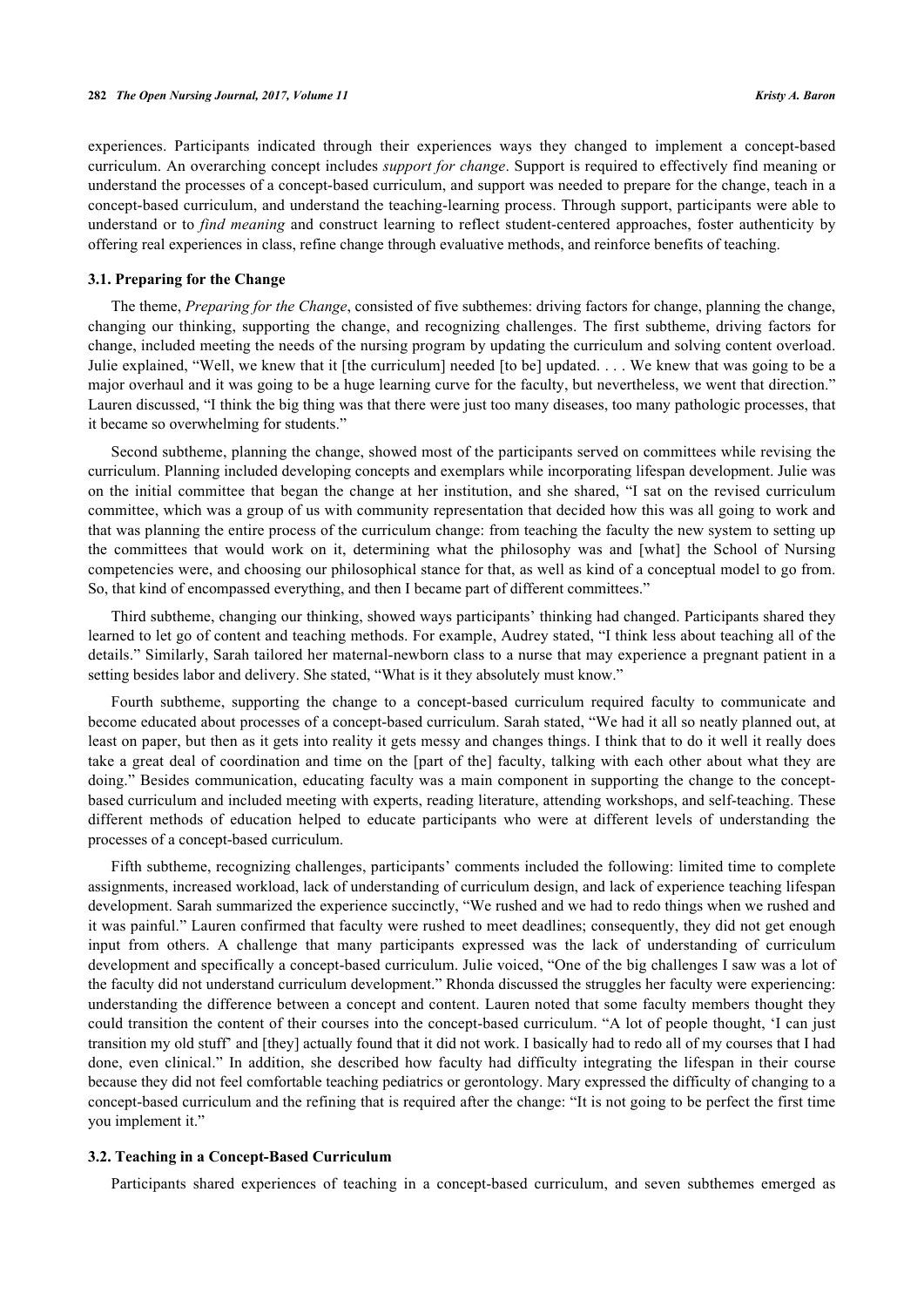follows: choosing concepts, preparing for class, getting students to participate, teaching conceptually, describing student-centered learning, changing to andragogy (teaching adult learners), and comparing online to face-to-face.

First subtheme, choosing concepts, participants described a concept to mean a common thread or overarching word(s) describing content. Rhonda shared, "Many people are so tied to their content that they can't see that they could teach that content while under the umbrella of the concept itself." Participants located concepts by various means and resources such as published texts, articles, the Baccalaureate Essentials document, and National Council Licensure Examination (NCLEX) blueprint.

Second and third subthemes, focused on preparing for class and getting students to participate. Rhonda shared how teaching in a concept-based curriculum focuses on learning, and instruction is based on student participation; consequently, students need to be prepared for class. Rhonda stated, "It is a struggle and sometimes they don't come prepared and then we have a discussion about what we are doing here. In the past, she has stated to her students, "You are not prepared. Go home." A component of conceptual teaching is student-centered learning. This means students become actively involved in learning activities; therefore, it is important to get students to participate in class by giving them a safe environment. Julie shared this can be accomplished by beginning class with an activity that encourages participation and teamwork and creates a more relaxed atmosphere.

Fourth subtheme, teaching conceptually, several participants interpreted the meaning of teaching and learning concepts. Mary discussed, "It means that . . . the student is able to transfer knowledge from the concept to any situation." Lauren agreed about transferring conceptual knowledge and described how she taught conceptually: "You would have exemplars and you would have focal points. . . I could teach that principle [concept] then students could apply . . . if I gave them an asthma care scenario or a chronic obstructive pulmonary disease case." Rhonda shared methods of teaching conceptually by connecting students to real-life experiences, guiding learning through questions, and allowing students opportunities to solve problems by using appropriate nursing interventions. Denise felt that she was somewhat teaching conceptual before, but expressed how concepts streamlined her teaching to stay on track.

Fifth subtheme, describing student-centered learning, most participants described student-centered learning as students being self-directed, participating actively, and learning through actual experiences or simulations while the instructor facilitated learning. In a maternal-child class, Sarah required her students to review the voice recordings with PowerPoints before attending class; thereby, the students were prepared in class to think through case studies and questions. Lauren taught a hybrid medical-surgical course with each week consisting of two hours online before class and three hours in class. The online portion consisted of activities to prepare students for class such as voice recordings with PowerPoints, pre-readings that covered concepts with pathophysiology, and graded quizzes to assess their learning; consequently, students were prepared for class that allowed instructors to focus on nursing management and priorities. In class, case studies were organized in slides requiring student input. These same case studies were included on the exams.

The last subthemes, changing to andragogy and comparing online and face-to-face teaching were mentioned by some participants. Regarding andragogy, Rhonda described how she needs to be prepared for class, "I can't just pull my lecture out and pull out my PowerPoint. That doesn't work anymore. I can't be unprepared because we won't have anything to talk about." Some felt that concepts lose strength online: Audrey stated, "But still, I have a big concern about making the online classes I teach more alive."

#### **3.3. Understanding the Teaching-Learning Process**

The theme, Understanding the Teaching-Learning Process, was supported by six subthemes that emerged from participants' experiences: noticing benefits of teaching, expressing enjoyment about teaching, bridging academia and practice, recognizing students' wants and needs, influencing students to change their thinking, and teaching effectively.

The first two subthemes of noticing benefits of teaching and expressing enjoyment about teaching revealed participants enjoyed helping students to learn and found satisfaction in interacting with students. Third subtheme, bridging academia and practice, Lauren shared the following: "We discuss a concept in clinical, they also discuss that same concept that week in class—so they are aligned." In addition, Julie compared memorizing facts and understanding concepts while working with new nurses in the intensive care unit setting. The new nurses had lists of memorized facts to try and trouble shoot problems instead of understanding basic concepts of perfusion such as CO=HRxSV. Julie confirmed that lists "did not work for the real world." Fourth subtheme, recognizing students' wants and needs, Denise shared one obstacle and advantage regarding a policy course, "They do not understand the value of it for them from a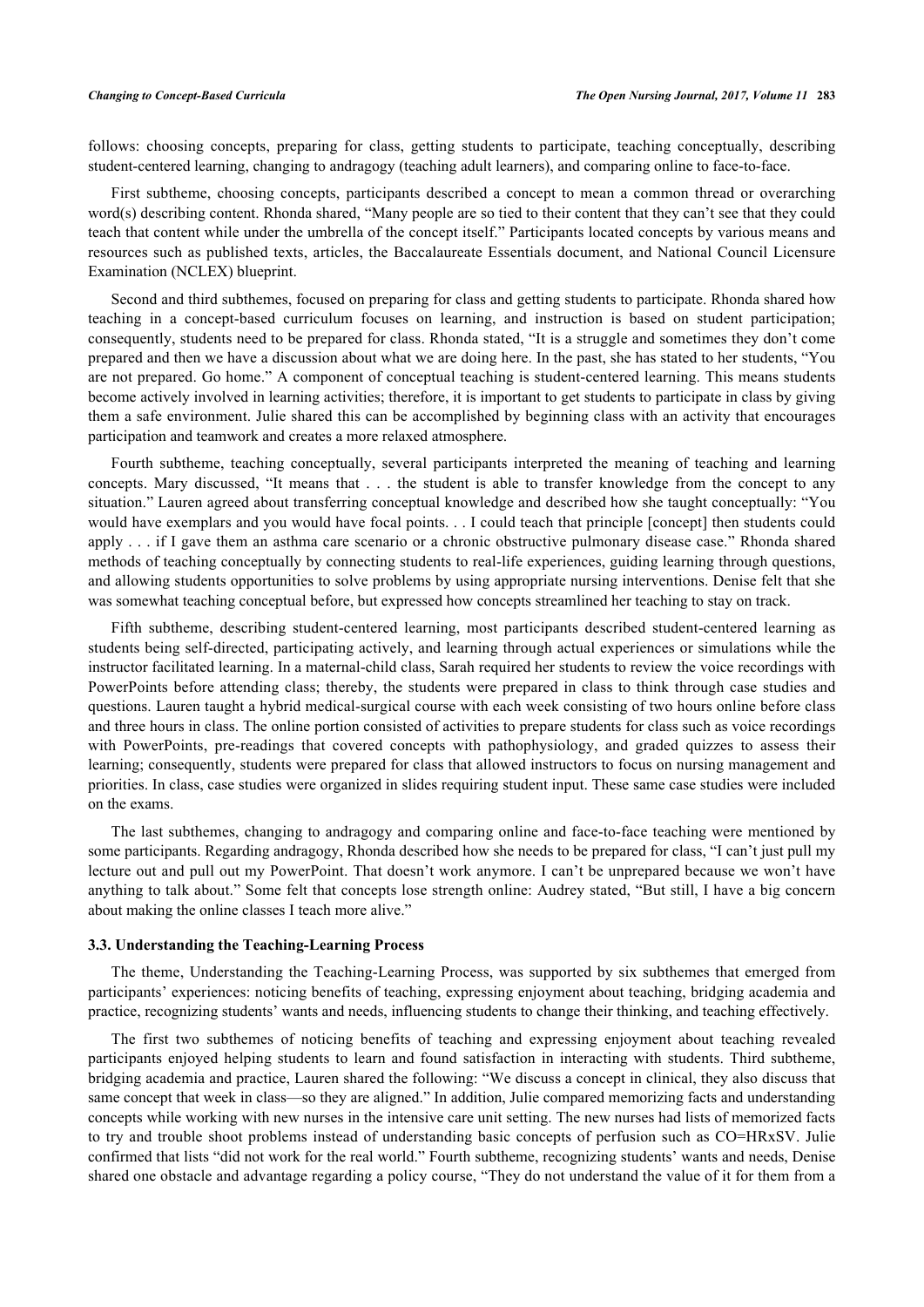clinical perspective sometimes. . . . The whole expansion of knowledge sharing and ability to have even novice nurses have expertise and a lot of insight on a particular concept that perhaps I had not thought of or most times their student peers had not thought of; I think that is satisfying."

Fifth subtheme, influencing students to change their thinking, Mary observed that students were still compartmentalizing their thinking because of the way a concept-based curriculum is taught—"teaching the concept of perfusion and you are really just teaching cardiac." Mary said we should be able to bring up any disease and examine ways it influences perfusion. Sixth subtheme, teaching effectively, participants stated that they allowed student opportunities to think by connecting students to real-life experiences.

#### **4. DISCUSSION**

#### **4.1. Implementation of Change Model and Continuous Education for Faculty**

Brady *et al*. [[6\]](#page-9-5) discuss the challenges of implementing a curriculum change and successful ways to implement a change model. Over time, faculty rely on the same teaching practices and become attached to particular subjects. Consequently, introducing curriculum changes can cause faculty to feel frustrated, meeting change with resistance [[5\]](#page-9-4). In addition, in concept-based curriculum, typically, traditional courses such as adult health, maternal-child health, and mental health, might be combined into one course [[14\]](#page-9-11). Faculty may express concerns about teaching across the lifespan and lacking expertise in specialty areas.

Revising curriculum requires well-planned approaches along with effective change strategies for successful change [\[6](#page-9-5)]. In addition, becoming adept in this teacher-learner role in the active learning environment requires a change in thinking and teaching skills on the part of the educator. Since this necessarily constitutes a change in thinking and behavior, review of a change model is helpful in understanding this process.

Faculty can easily underestimate this process of change; subsequently, a model can guide faculty through the complexity of change [[6\]](#page-9-5). A change model, such as Kotter's Eight-Step Change Model focuses on helping people accept and become prepared in their work culture: establishing a sense of urgency, creating the guiding coalition, developing a vision and strategy, communicating the change vision, empowering broad-based action, generating shortterm wins, consolidating gains and producing more change, and anchoring new approaches in the culture [[30\]](#page-10-14). Sense of urgency helps faculty understand the importance and benefit of the change. The guiding coalition represents a team with strong leadership and experts of conceptual curricular designs, conceptual teaching, and evaluative teaching-learning methods. The vision and strategy guide the change process. Furthermore, thorough and consistent communication promotes the vision and strategy. Empowering broad-based actions focuses on reducing barriers to support the change. Generating short-term wins promotes recognition of improvements. Consolidating gains and producing more change continue the momentum to secure the change throughout the program. Finally, anchoring new approaches, such as concept-based curriculum, becomes the standard for the program [\[30](#page-10-14)].

Both groups of participants agreed the major driving force for changing to a concept-based curriculum centered on solving the problem of content overload in their curricula. While making the change to concept-based curriculum, educators shared similar barriers such as lack of time, which excluded input from others. In addition, increased workload caused personal and workplace stress for participants. Participants shared they participated actively in the change process by helping faculty move from traditional ways of transmitting information through lectures to focusing on student-centered activities reflective of concepts and exemplars. Content in their courses changed from large amounts of information to selected concepts and exemplars, reflecting what students must know to perform safely as a generalist nurse. Participants needed to learn how to design conceptual curricular structures, implement conceptual teaching strategies, and evaluate teaching-learning methods through a conceptual lens. An observation included when faculty tried to move their content-laden course into a concept-based course, they discovered the transition proved ineffective.

However, participants shared that faculty members showed different levels of understanding in curriculum designs, teaching strategies, and teaching-learning evaluative processes. Participants shared experiences about mentoring other faculty members and becoming frustrated with faculty who did not take the time to understand components of conceptual curricular designs. Because faculty members remain at varied levels of understanding of concept-based curricular designs, conceptual teaching, and teaching-learning evaluative methods, education needs to be ongoing, such as meeting with experts, reading literature, attending conferences and workshops, and receiving peer tutoring.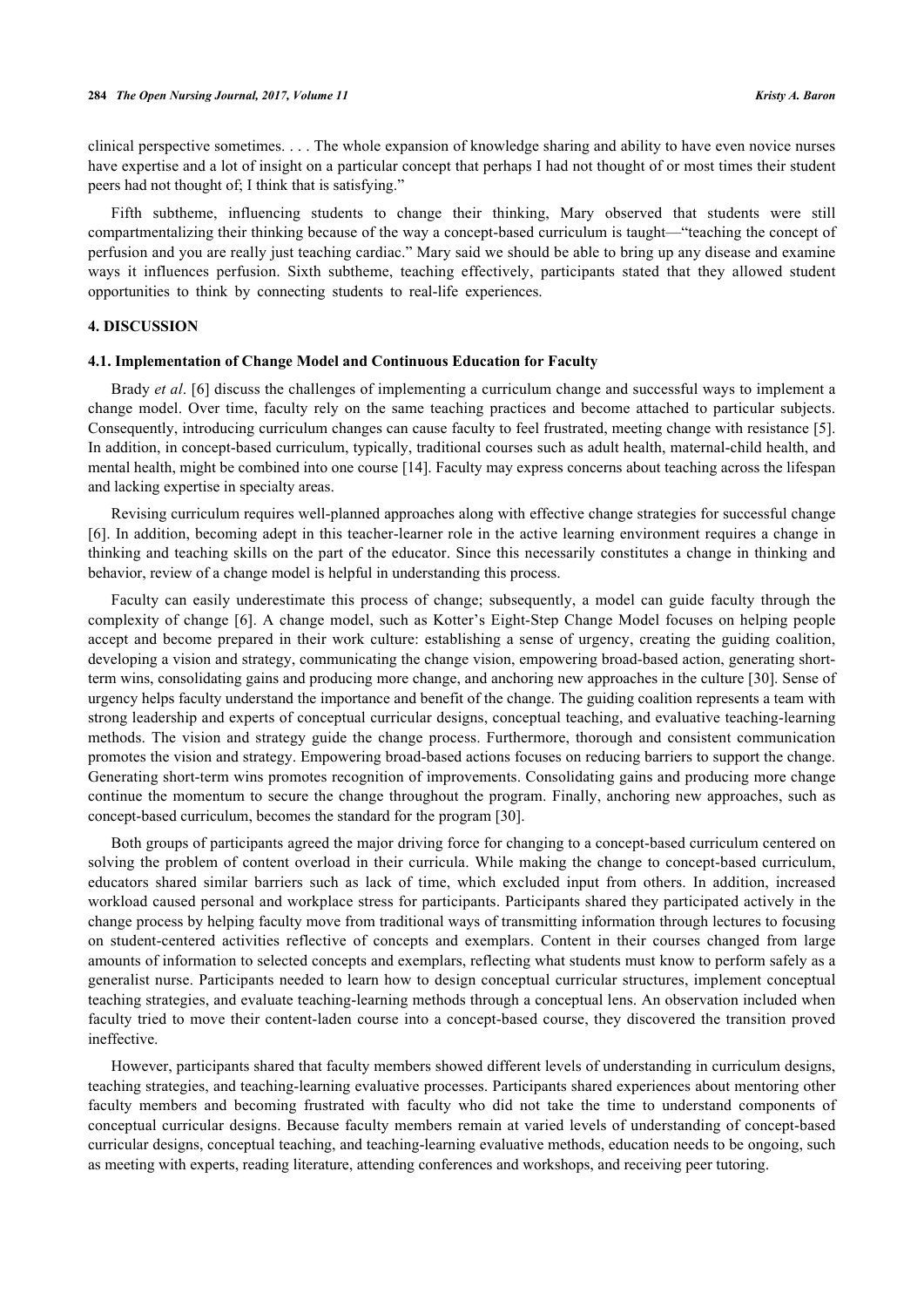### **4.2. Requirement of Concept-Based Curriculum: Conceptual Teaching**

Besides developing curricular designs, conceptual teaching is a skill that requires time and effort to learn. Brady *et al*. [\[6](#page-9-5)] hired consultants outside of their program, both nursing and non-nursing disciplines, to educate their faculty on conceptual teaching. Conceptual teaching requires specific components: concepts and exemplars. Participants located concepts by various means and resources. Currently, a benchmark approach for choosing concepts remains available in literature to support educators in this effort [\[4](#page-9-3)].

Teaching conceptually includes a learner-centered approach with active learning occurring in the classroom. The change can be challenging when a teacher is changing from a teacher-centered approach and focusing on content [[6\]](#page-9-5). Participants shared that student preparation remained essential to promote participation in student-learning activities in class. During class, participants facilitated learning through supplying concepts and exemplars, guiding the learning process. They expected students to apply concepts and understanding in other situations—transfer learning. Activities in class reflected problem-solving and thinking exercises. Participants shared preparing for class takes time and creativity. Class time is not a matter of providing a lecture through PowerPoint, rather bringing the students as close as possible to actual clinical experiences through well-developed activities.

#### **4.3. Successful Teaching-Learning Process Through Transferring Understandings to Various Situations**

Conceptual teaching helps learners organize information in the long-term memory of their brain for transferring and applying information to new situations. Conversely, when facts are presented, usually they are unconnected and pose a problem for the learner to remember and retrieve for transferring to new situations. According to Giddens, Caputi, and Rodgers [\[2](#page-9-1)], "a conceptual organization of information is foundational to clinical reasoning." Key to conceptual learning remains the deep understanding that occurs with exploring concepts with exemplars that reflect complex cases reflective of current practice. With deep learning, learners notice patterns and relationships that can be transferred to new situations [\[2](#page-9-1)]. The classroom becomes an effective environment to transfer deep understandings to new situations—practice thinking.

Participants shared that organization of curriculum showed concepts aligning in didactic and clinical settings. In addition, participants realized problem-solving from memorized lists remains impossible; however, effective problemsolving happens through understanding concepts and exemplars. Furthermore, adult learners bring insights and experiences that differ from others and enrich the learning environment. For nursing-student learners, instead of recognizing the diagnosis of a patient, such as heart failure, students focus on the concept of perfusion and complex issues that surround the concept. A challenge remains to expand students' ways of thinking through using a concept with various exemplars. Participants shared the importance of extending practice to the classroom by presenting real life experiences through case studies, simulations, and problem-solving activities.

#### **4.4. Study Limitations and Recommendations**

The data from the study was limited to registered nurse to baccalaureate and prelicensure baccalaureate programs. Delivery of the courses varied such as face-to-face, online, and hybrid (face-to-face and online) formats. In addition, the length of time each program had implemented the concept-based curriculum differed between the two settings: two semesters compared to eight semesters. The exploration of the topic, changing to a concept-based curriculum, was restricted to questions concerning the didactic portion of the curriculum. Recommendations for future studies include assessing students' perceptions regarding concept-based curriculum, implementing teams to support lifespan learning, and comparing teaching conceptually in clinical and didactic settings, including online, hybrid, face-to-face courses.

### **CONCLUSION**

Educators require sufficient support when revising curriculum from a traditional approach to concept-based. Finding meaning or understanding the processes of a concept-based curriculum helps educators refine curricular structures, teaching techniques, and teaching-learning evaluative methods. Concept-based teaching requires educators to construct learning using concepts and exemplars while implementing student-centered learning activities with authentic experiences from clinical practice. Deep learning can occur with authentic experiences with the ability for students to transfer understandings to new and various situations in preparation for a complex and changing health care environment.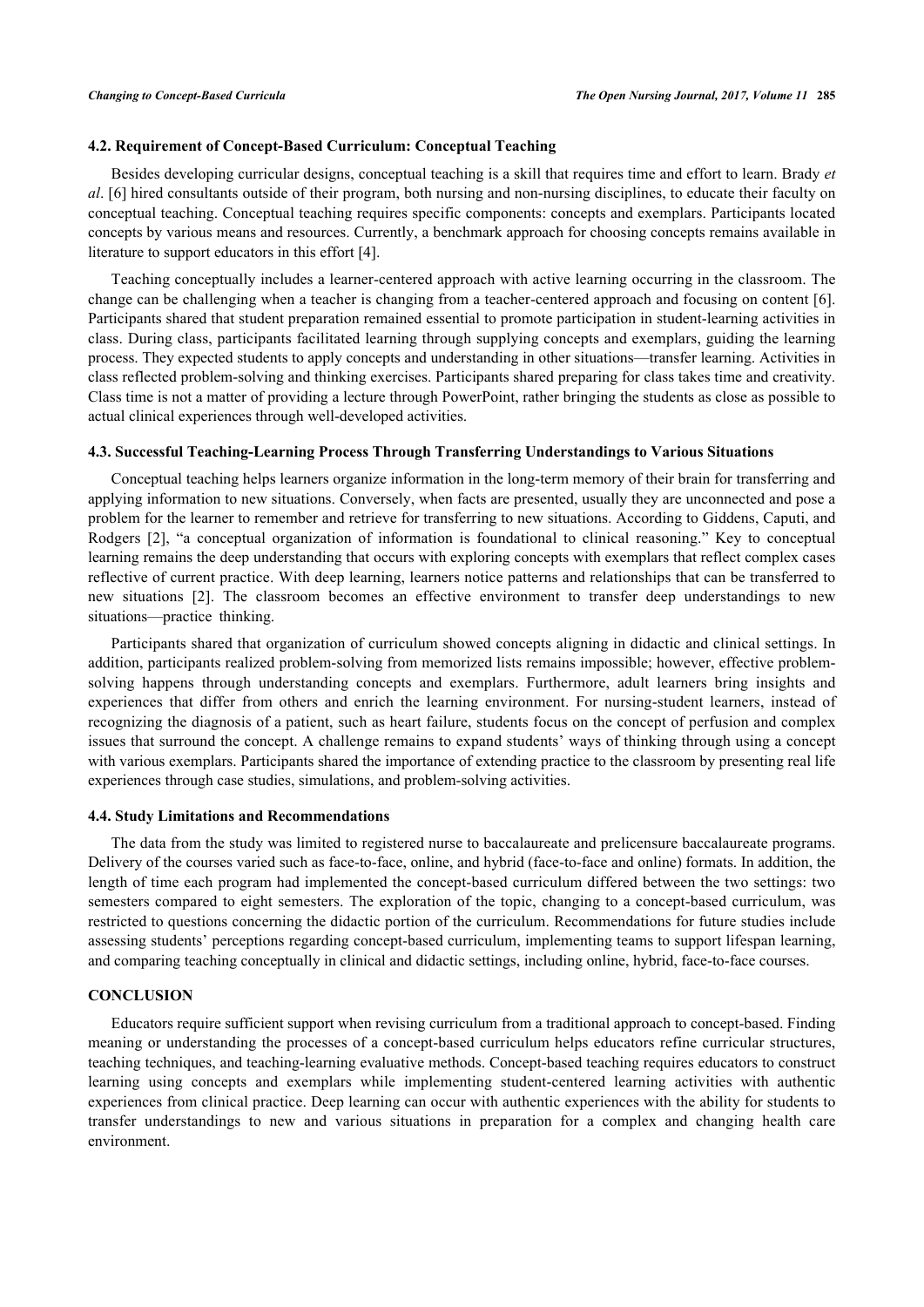# **ETHICS APPROVAL AND CONSENT TO PARTICIPATE**

Approval from Institutional Review Boards from two universities in one Western state was granted.

### **HUMAN AND ANIMAL RIGHTS**

No Animals/Humans were used for studies that are based on this research.

# **CONSENT FOR PUBLICATION**

Prior to interviewing, all participants signed consent forms concerning voluntary participation, explanation of the study, maintenance of confidentiality, and allowance of publication.

#### **CONFLICT OF INTEREST**

The author declares no conflict of interest, financial or otherwise.

# **ACKNOWLEDGEMENT**

I would like to thank the participants who shared their experiences, thereby, supporting nurse educators as they change from a traditional educational approach to a concept-based curriculum.

#### **REFERENCES**

- <span id="page-9-0"></span>[1] Ironside PM. Teaching thinking and reaching the limits of memorization: Enacting new pedagogies. J Nurs Educ 2005; 44(10): 441-9. [PMID: [16268040\]](http://www.ncbi.nlm.nih.gov/pubmed/16268040)
- <span id="page-9-1"></span>[2] Giddens, JF, Caputi L, Rodgers, B Mastering concept-based teaching: A guide for nurse educators. St. Louis, Missouri: Elsevier 2015.
- <span id="page-9-2"></span>[3] Giddens JF. Concepts for nursing practice. St. Louis, Missouri: Elsevier 2013.
- <span id="page-9-3"></span>[4] Giddens JF, Wright M, Gray I. Selecting concepts for a concept-based curriculum: Application of a benchmark approach. J Nurs Educ 2012;  $51(9)$ :  $511-5$ .

[\[http://dx.doi.org/10.3928/01484834-20120730-02](http://dx.doi.org/10.3928/01484834-20120730-02)] [PMID: [22849765\]](http://www.ncbi.nlm.nih.gov/pubmed/22849765)

- <span id="page-9-4"></span>[5] Hendricks SM, Wangerin V. Concept-based curriculum: Changing attitudes and overcoming barriers. Nurse Educ 2017; 42(3): 138-42. [\[http://dx.doi.org/10.1097/NNE.0000000000000335](http://dx.doi.org/10.1097/NNE.0000000000000335)] [PMID: [27723680\]](http://www.ncbi.nlm.nih.gov/pubmed/27723680)
- <span id="page-9-5"></span>[6] Brady D, Welborn-Brown P, Smith D, *et al.* Staying afloat: Surviving curriculum change. Nurse Educ 2008; 33(5): 198-201. [\[http://dx.doi.org/10.1097/01.NNE.0000334776.05643.30](http://dx.doi.org/10.1097/01.NNE.0000334776.05643.30)] [PMID: [18769319\]](http://www.ncbi.nlm.nih.gov/pubmed/18769319)
- <span id="page-9-6"></span>[7] Giddens JF. The Neighborhood: A Web-based platform to support conceptual teaching and learning. Nurs Educ Perspect 2007; 28(5): 251-6. [PMID: [17944260\]](http://www.ncbi.nlm.nih.gov/pubmed/17944260)
- <span id="page-9-7"></span>[8] Baron KA. Changing to concept-based curricula: The process for nurse educators PhDdiss [unpublished]. Utah: Rocky Mountain University Of Health Profession 2014.
- <span id="page-9-8"></span>[9] Institute of Medicine (IOM) of the National Academies, Committee on the Health Professions Education Summit Health professions education: A bridge to quality The National Academy Press 2003 August 31; Available from: <https://www.ncbi.nlm.nih.gov/pubmed/25057657>
- <span id="page-9-13"></span>[10] Institute of Medicine (IOM) of the National Academies The future of nursing: Leading change, advancing health The National Academies Press 2010 October 5;<http://www.nationalacademies.org/hmd/Reports/2010/The-Future-of-Nursing-Leading-Change-Advancing-Health.aspx> Available from<http://www.nationalacademies.org/hmd/Reports/2010/The-Future-of-Nursing-Leading-Change-Advancing-Health.aspx>[cited 2017 August 31]
- [11] National League for Nursing (NLN) Position statement: innovation in nursing education: A call for reform 2003 August 22; Available from [http://www.nln.org/docs/default-source/about/archived-position-statements/innovation-in-nursing-education-a-call-to-reform-pdf.pdf?sfvrsn=](http://www.nln.org/docs/default-source/about/archived-position-statements/innovation-in-nursing-education-a-call-to-reform-pdf.pdf?sfvrsn=4) [4](http://www.nln.org/docs/default-source/about/archived-position-statements/innovation-in-nursing-education-a-call-to-reform-pdf.pdf?sfvrsn=4) [cited 2017 August 31]
- <span id="page-9-9"></span>[12] National League for Nursing (NLN) Position statement: Transforming nursing education NLN 2005 May 9; [http://www.nln.org /docs /default](http://www.nln.org/docs/default-source/about/archived-position-statements/transforming052005.pdf?sfvrsn=6)[source /about /archived-position-statements /transforming052005.pdf?sfvrsn=6](http://www.nln.org/docs/default-source/about/archived-position-statements/transforming052005.pdf?sfvrsn=6)
- <span id="page-9-10"></span>[13] Giddens JF, Brady DP. Rescuing nursing education from content saturation: The case for a concept-based curriculum. J Nurs Educ 2007; 46(2): 65-9. [PMID: [17315564\]](http://www.ncbi.nlm.nih.gov/pubmed/17315564)
- <span id="page-9-11"></span>[14] Giddens J, Brady D, Brown P, Wright M, Smith D, Harris J. A new curriculum for a new era of nursing education. Nurs Educ Perspect 2008; 29(4): 200-4. [PMID: [18770947\]](http://www.ncbi.nlm.nih.gov/pubmed/18770947)
- <span id="page-9-12"></span>[15] Barr RB, Tagg J. From teaching to learning: A new paradigm for undergraduate education 1995; 27(6): 12-25. Available at: <http://www.jstor.org/stable/40165284>